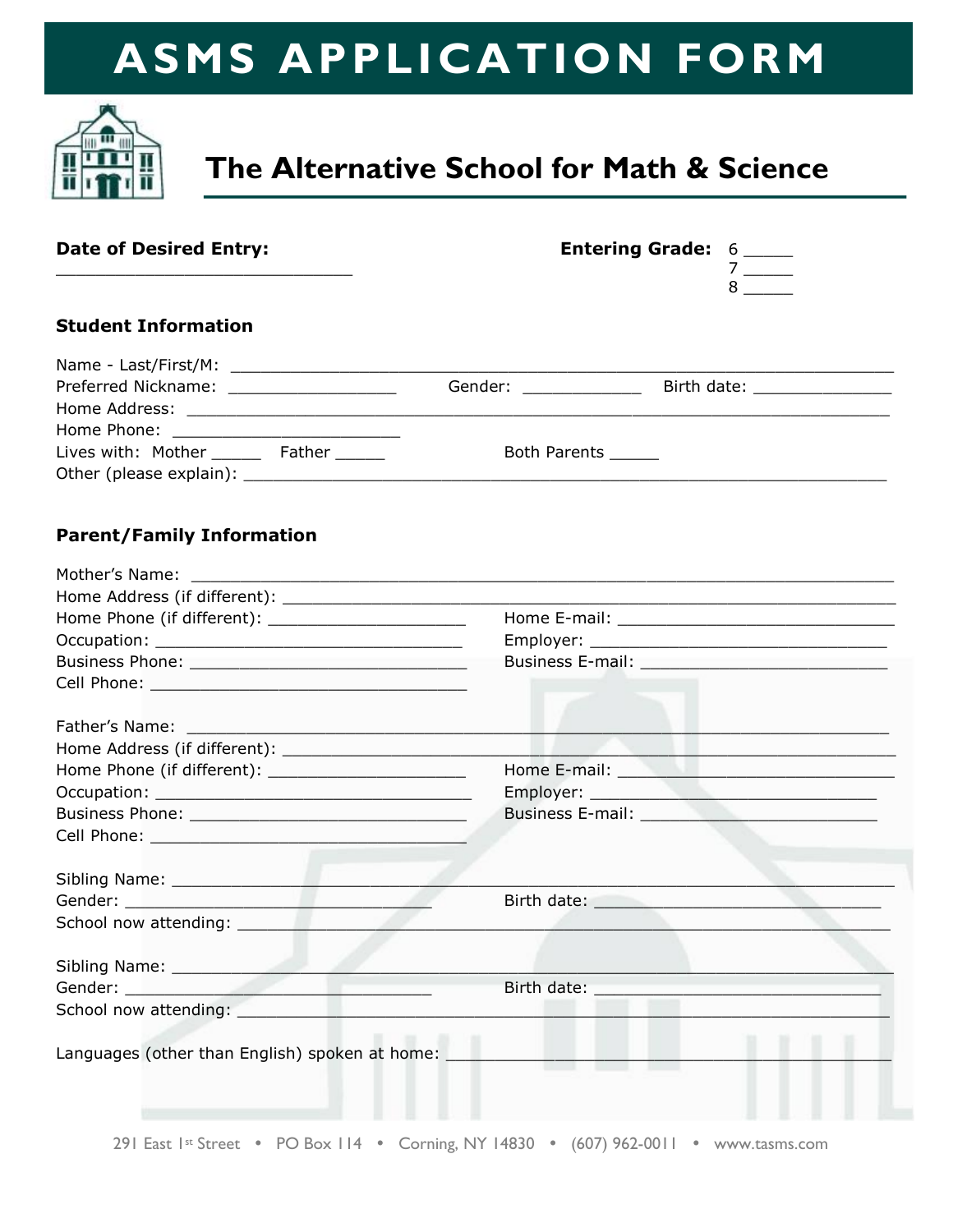

## The Alternative School for Math & Science

### **Current School and Previous Schools**

| <b>Current School</b> |  |
|-----------------------|--|
|                       |  |
|                       |  |
|                       |  |
|                       |  |
| Phone:                |  |

#### **Previous Schools**

| Phone: <u>Alexander Alexander Alexander Alexander Alexander Alexander Alexander Alexander Alexander Alexander Alexander Alexander Alexander Alexander Alexander Alexander Alexander Alexander Alexander Alexander Alexander Alex</u> |  |
|--------------------------------------------------------------------------------------------------------------------------------------------------------------------------------------------------------------------------------------|--|
|                                                                                                                                                                                                                                      |  |
|                                                                                                                                                                                                                                      |  |
|                                                                                                                                                                                                                                      |  |

| Grades attended:   |  |  |
|--------------------|--|--|
| Name of principal: |  |  |
| Address:           |  |  |
| Phone:             |  |  |

|    | Has the applicant ever been suspended or dismissed from any school for any reason? |  |  |  |
|----|------------------------------------------------------------------------------------|--|--|--|
| No | Yes.                                                                               |  |  |  |

If yes, please explain and include name of school and principal.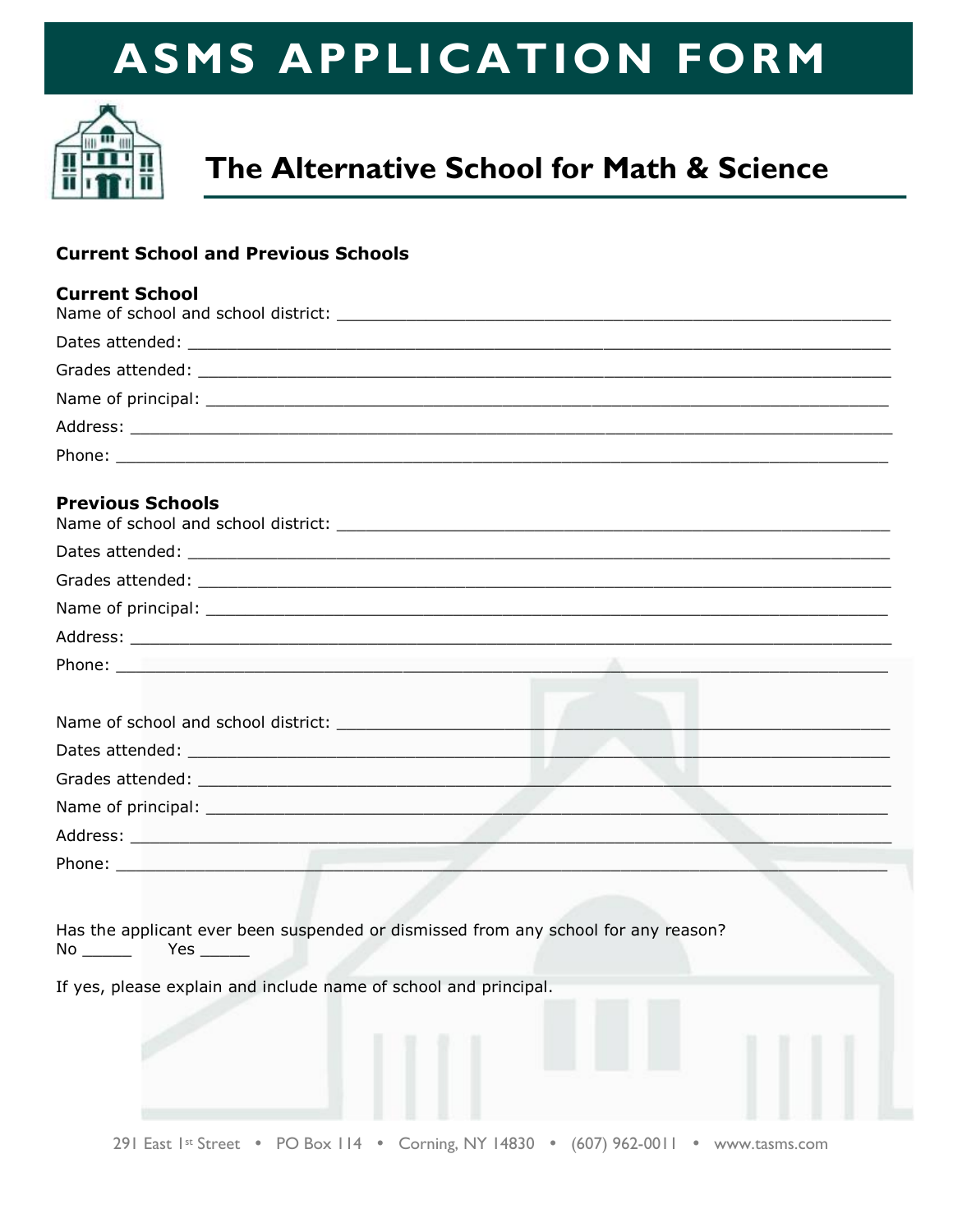

### **The Alternative School for Math & Science**

#### **Parent Input**

Please describe your child. Tell us about his or her personality, current hobbies and interests, strengths and weaknesses.

What are your educational goals for your child?

What about ASMS interested you and your child?

Describe how you would like to be involved, as a parent, in the ASMS community.